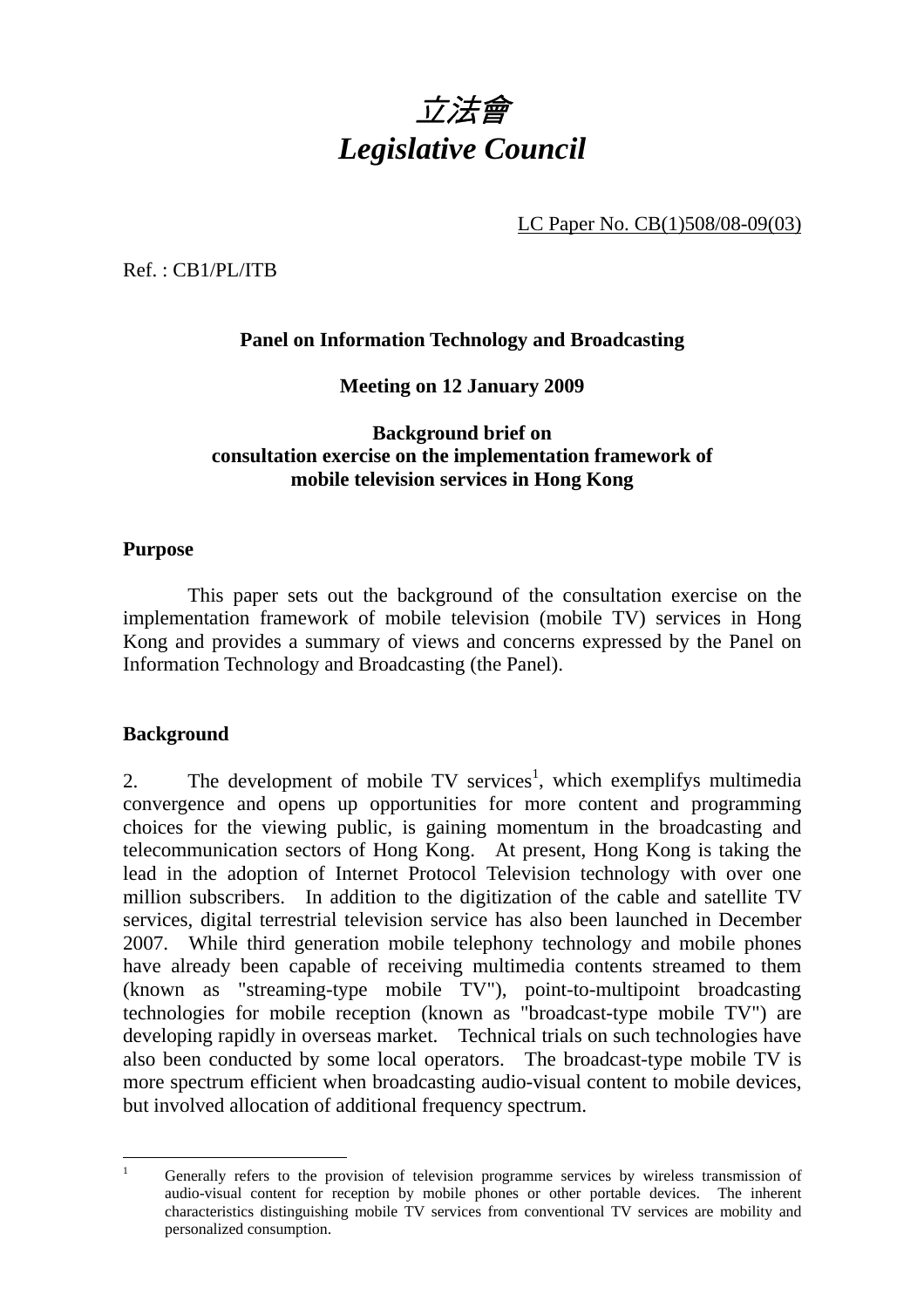#### **The consultation**

3. To facilitate the launch of mobile TV services in Hong Kong, the Administration conducted the first round of consultation on this subject in early 2007. The consultation aimed to seek views from the public and the industry on the introduction and regulation of commercial mobile TV services in Hong Kong with focus on four major regulatory aspects, namely, spectrum availability, spectrum allocation, spectrum assignment, and licensing arrangements. As the majority of the respondents in the first consultation exercise supported an early introduction of mobile TV services in Hong Kong and a number of broadcasting and telecommunications operators had expressed interest in rolling out mobile TV services, the Administration prepared a draft implementation framework for broadcast-type mobile TV services for a second consultation in early 2008. The main proposals are summarized as follows:

- (a) On spectrum availability*,* two multiplexes in Band III (174 MHz 230 MHz) capable of carrying a maximum of six mobile TV channels (assuming using the T-DMB technology<sup>2</sup>), and one multiplex in UHF Band (470 MHz – 806 MHz) capable of carrying a maximum of 20 mobile TV channels (assuming using the DVB-H technology<sup>3</sup>), were proposed to be deployed primarily for the development of point-to-multipoint broadcast-type mobile TV services.
- (b) On spectrum allocation, a pro-mobile TV approach was proposed to be adopted. At least 50% of the transmission capacity in Band III and UFH Band should be used to carry mobile TV content, while the remaining capacity could be used for other ancillary services, e.g. DAB, datacasting, etc to facilitate the development of digital radio.
- (c) On spectrum assignment, spectrum identified in (a) above was proposed to be assigned through auction, subject to simple pre-qualification criteria (no ownership or cross-holding restrictions), appropriate rollout obligations, and the payment of spectrum utilization fees.
- (d) On licensing arrangements, to foster the growth of mobile TV having regard to international practices and the need to protect public morals and children, a light-handed approach was proposed for licensing and regulating mobile TV content by way of two options: either to license and regulate mobile TV as a new category of TV programme service

 $\frac{1}{2}$  T-DMB refers to a variant application of the Eureka 147 technical standard originally developed for digital audio broadcasting (DAB). The development of this technology, conducted in South Korea, optimizes the potential of Eureka 147 into a broadcasting technology for transmitting mobile multimedia services, instead of just DAB. A 1.5 MHz multiplex using T-DMB technology in Band III or L Band (1 466 MHz – 1 480 MHz) can carry two to three mobile TV channels for 7-inch displays.

<sup>3</sup> DVB-H is a member of the European DVB broadcasting standards and is widely adopted internationally. A multiplex using DVB-H in UHF Band can carry about 30 mobile TV channels (some 22 channels based on the trials so far conducted in Hong Kong) for 7-inch displays.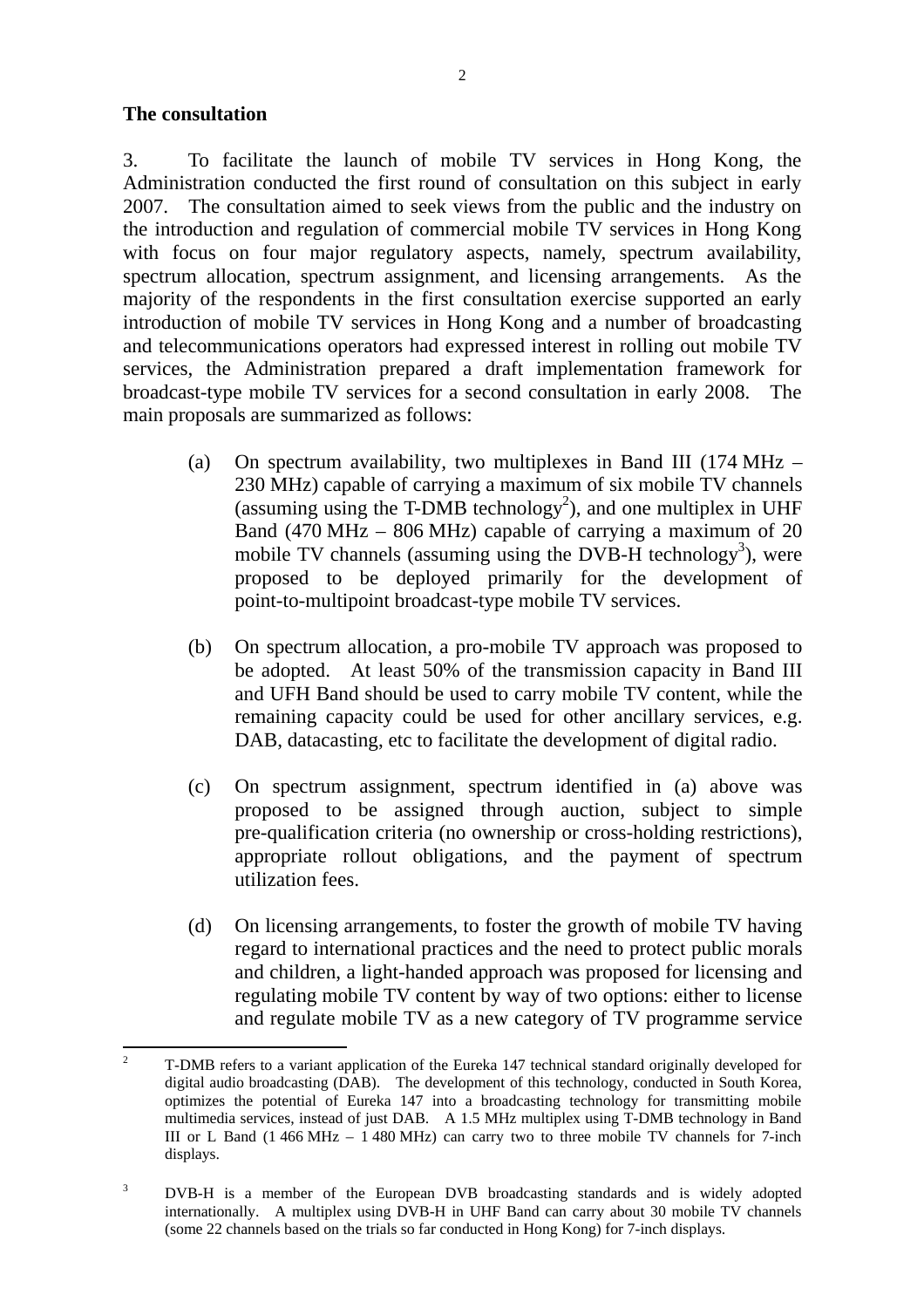through amendment to the Broadcasting Ordinance (BO) (Cap. 562), or to regulate mobile TV by general laws and self-regulatory codes of practice promulgated by the industry.

- (e) On geographical coverage, it was proposed that mobile TV services should provide territory-wide coverage similar to conventional free-to-air broadcasting services.
- (f) On the use of hilltop transmission sites, the sharing of the facilities was proposed to be subject to mutual agreement through commercial negotiation, but the TA had the power to intervene and adjudicate if mutual agreement could not be reached.

# **Discussion at the Panel on Information Technology and Broadcasting**

4. The Panel was consulted on the implementation framework of mobile TV services and development of DAB in Hong Kong at its meetings on 6 February 2007 and 29 January 2008. Some members expressed concern over the lack of progress in the development of DAB despite years of discussion and increasing public demand for the opening up of airwaves for community channels. In the light of competing demand for frequency spectrum, the Panel was concerned whether the future development of DAB would be significantly restricted by the deployment of frequency spectrum for mobile TV services.

5. According to the Administration, frequency spectrum in Band III and L Band had been reserved for the development of digital broadcasting since 2000. However, market response had not been positive and no operators had indicated interests in providing digital broadcasting services. The Administration assured members that it was the Government's intention to take the opportunity of developing mobile TV services to also facilitate the roll out of DAB.

6. On the Government's proposal to assign the multiplexes in Band III and the UHF Band and levy the spectrum utilization fee through auction, some members were concerned that small organizations wishing to operate community channels would not have the financial means to meet the high licence fee. They opined that the assignment of frequency spectrum through auction and the universal coverage requirement were advantageous to big financial conglomerates and would create entry barrier for financially less viable groups. Some members considered that the proposed spectrum assignment and licensing regime had failed to cater for the needs of community/minority groups and non-profit making organizations in developing community channels for expression of diverse public views. Noting that community channels were not required to pay a licence fee in a number of overseas jurisdictions, members called for a comprehensive review of the fee structure to facilitate the development of community channels in Hong Kong.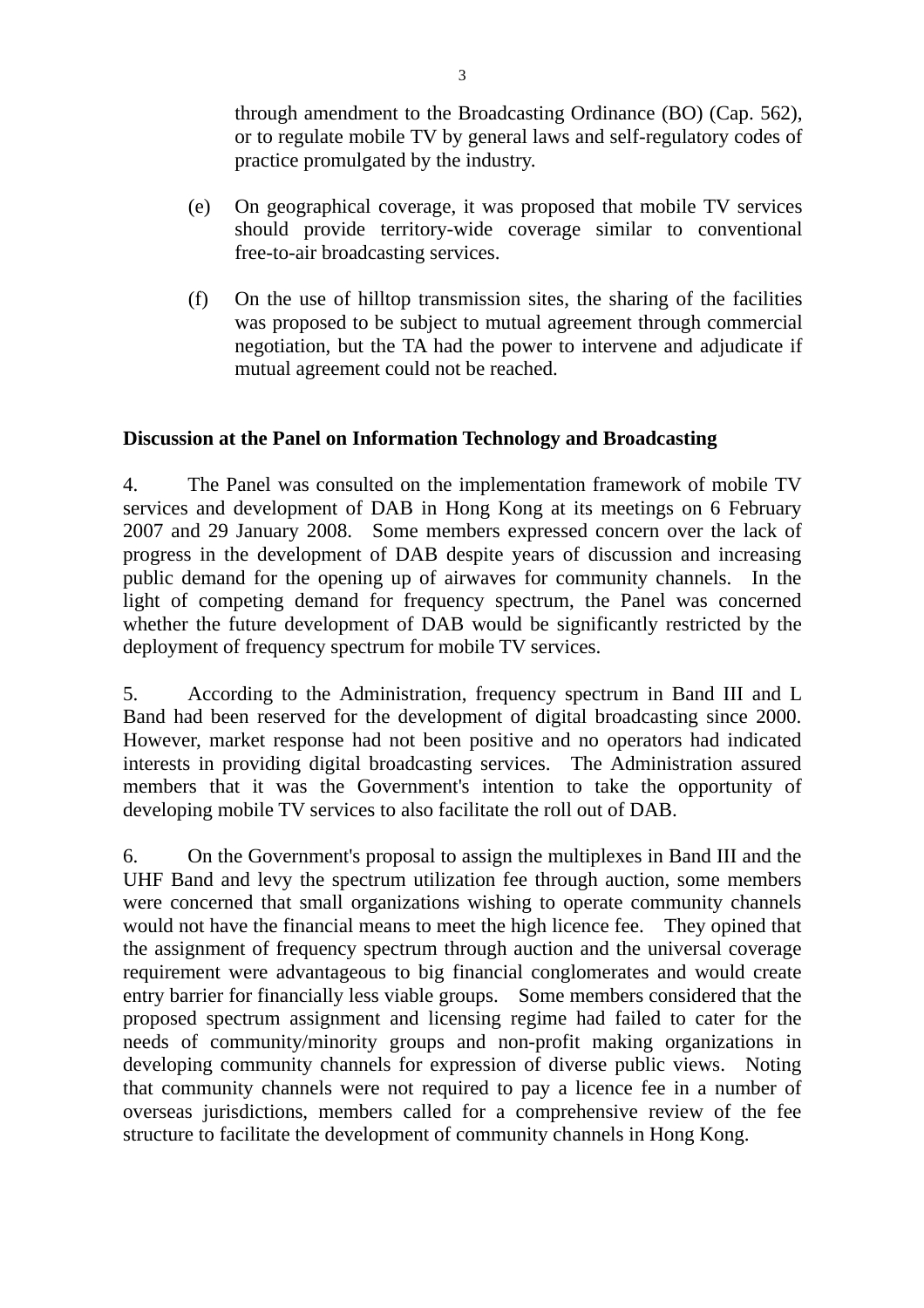7. Some members pointed out that the consultation on the development of mobile TV and DAB services had not addressed the needs for the development of community channels in the interests of community/minority groups. In this connection, they suggested that the Administration should put in an additional paper on the development of community radio channels for non commercial minority/community groups and non-profit making organizations for public consultation. The Administration took note of members' suggestion.

## **Latest position**

8. According to the Administration, the majority of the respondents to the second consultation accepted the proposed implementation framework. Broadcasting and telecommunications operators have indicated interest in introducing local broadcast-type mobile TV services and some of them have already tested a number of mobile TV technologies with the assistance of the Office of the Telecommunications Authority (OFTA).

9. On 22 December 2008, the Administration held a press conference to promulgate the implementation framework.

10. The Administration will brief the Panel on the subject at the Panel meeting to be held on 12 January 2009.

### **Relevant papers and submissions**

Information paper provided by the Administration for the Information Technology and Broadcasting Panel meeting on 6 February 2007 http://www.legco.gov.hk/yr06-07/english/panels/itb/papers/itb0206cb1-853-5-e.pdf

Minutes of Information Technology and Broadcasting Panel meeting on 6 February 2007

http://www.legco.gov.hk/yr06-07/english/panels/itb/minutes/itb070206.pdf

Information papers provided by the Administration for the Information Technology and Broadcasting Panel meeting on 29 January 2008

http://www.legco.gov.hk/yr07-08/english/panels/itb/papers/itb0129cb1-661-3-e.pdf http://www.legco.gov.hk/yr07-08/english/panels/itb/papers/itb0129cb1-736-1-e.pdf

Minutes of Information Technology and Broadcasting Panel meeting on 29 January 2008

http://www.legco.gov.hk/yr07-08/english/panels/itb/minutes/itb080129.pdf

LegCo brief on framework for development of mobile television services http://lcsfcbtlbs1.legco.gov.hk/sharedoc/r&d/Mobile\_TV\_Services(Devpt-Framwor k)e.pdf